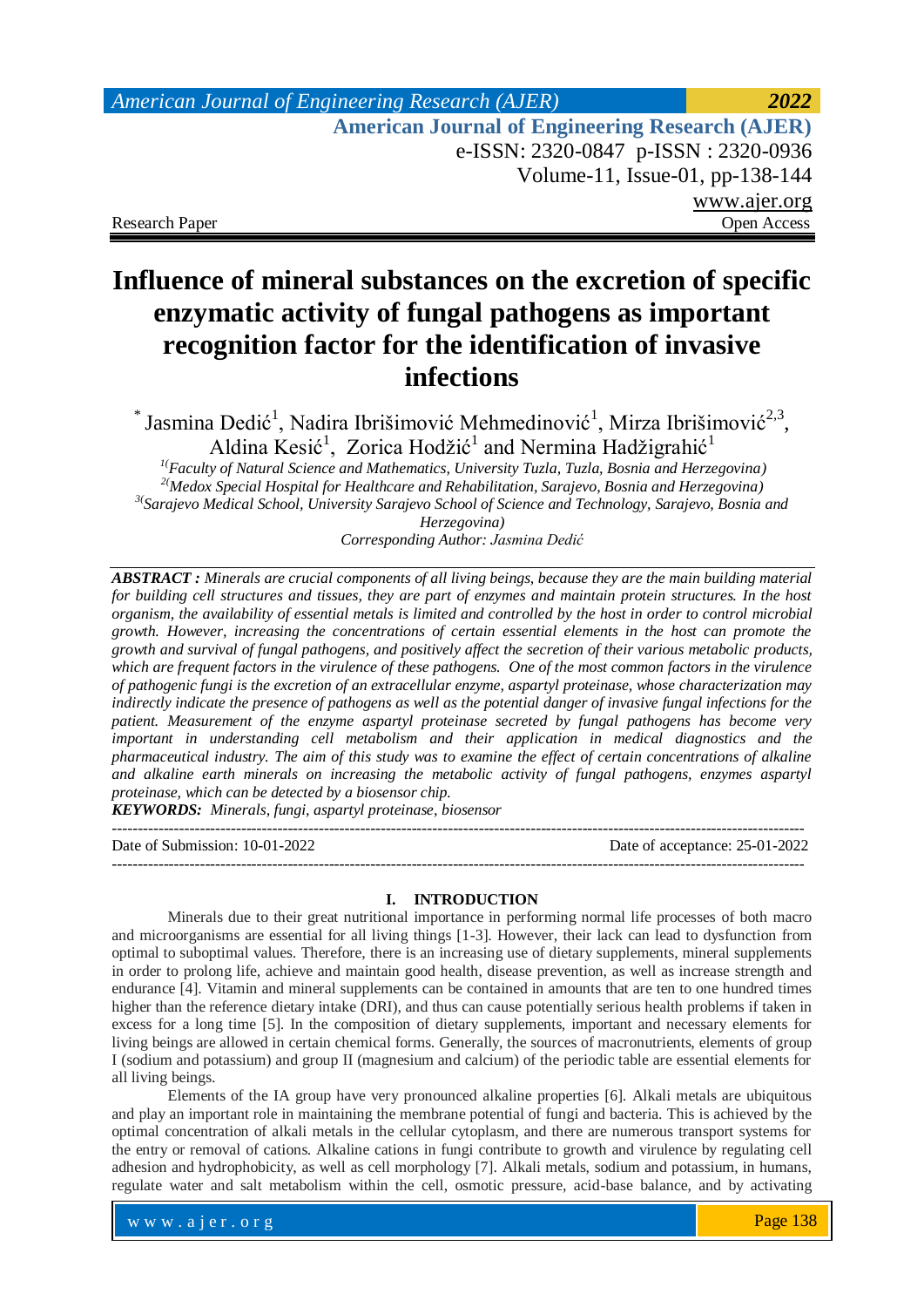Na+/K+-ATP-ase participate in maintaining membrane potential whose strict control is important for nerve impulses, muscle contraction, especially cardiac [8].

Elements of group II A of PSE examined in the study were magnesium and calcium. These elements are alkaline [9]. In the human body, they function as co-factors of many enzymes involved in energy metabolism, protein synthesis, RNA and DNA synthesis, and regulate the work of nerves and muscles, are also involved in muscle contraction and normal transmission of nerve impulses [8]. In addition to the fact that these elements also affect the growth of microorganisms, they affect the regulation of pH, namely calcium, and magnesium is necessary in the oxidation process [10-11]. These elements of groups I and II of the Periodic Table of the Elements in microorganisms may act to activate and/or induce certain enzymes [11].

Extracellular enzymes are the most common virulence factors of pathogenic organisms, the characterization of which may indirectly indicate the potential danger of infection of the patient. These enzymes primarily contribute to microbiological pathogenicity, emphasizing their adhesion, tissue damage, avoidance of the immune system, as well as their spread. Proteinases, extracellular enzymes, are considered one of the most common virulence factors of pathogenic fungi (*Candide albicans* and *Aspergillus niger*) because they contribute to the host-pathogen interaction. Proteinase enzymes break down surface proteins and impair local immunity, resulting in tissue invasion [12].The aspartyl proteinase enzyme secreted by the pathogenic fungi *Candida albicans* and *Aspergillus niger* was determinedfrom the group of proteinases. In fungi, aspartyl proteinase is synthesized as a zymogen, which is converted into an active enzyme with a change in pH. The active site of the enzyme is located between the two lobes, and the carbonyl groups of one of the two residues of aspartic acid are responsible for its activity [13]. Due to the extremely important role of minerals for human health, the main goal of this paper is to examine the effect of different concentrations of chemical forms used in dietary supplements on the excretion of extracellular enzymes secreted by fungi *Candide albicans* and *Aspergillus niger*. Molecular evolution has prompted the incorporation of selective metal binding sites to improve the activity, diversity, and/or stability of many enzymes. Following these discoveries, it has been observed that many enzymes show increased activity in the presence of metals. For many systems, selectivity for certain metals is low, and a weak increase in activity is achieved by higher cations [14].

### **II. MATERIAL AND METHODS**

In this research, chemical forms of essential alkali and alkaline earth metals that are allowed in the production of dietary supplements were used. Concentrations of carbonate and chloride salts of sodium, potassium, magnesium and calcium used correspond to the daily intake of these elements for adults. Treated fungi of the genera *Candida*, *Candida albicans*, and *Aspergillus niger* of the genus *Aspergillus* were isolated from clinical samples of patients and inoculated under sterile conditions in 2%-Saburaud dextrose broth at a concentration of 102 CFU/mL. Prepared fungal samples were incubated at 37 °C and test metal salts were added every 24 hours, three consecutive days for *Candida albicans* and five days for *Aspergillus niger* due to slower fungal growth. Samples were aliquoted and analyzed in different time periods depending on the strain of the fungus.

### **2.1. Sample preparation and determination of total protein (aspartyl proteinase)**

Aspartyl proteinase activity was determined spectrophotometrically after degradation of bovine serum albumin as a substrate as described by Crandall and Edwards (1987). To 0.5 mL of culture supernatant was added 2 mL of 1% bovine serum albumin BSA prepared in 0.1 M citrate buffer, with 3.5 pH value. The mixture was then incubated for 30 minutes at 37°C [15]. The reaction was then stopped by the addition of 5 mL of chilled 10% trichloroacetic acid, TCA. The precipitated protein was removed by centrifugation for 10 minutes at 1500 rpm. As a blank, 2 mL of 1% BSA was used, incubated at 37°C for 30 minutes, after which 5 mL of 10% TCA was added, and centrifugation was performed as in the supernatant culture.

The concentration of aspartyl proteinase was determined using a spectrophotometer and the absorbance of the test sample at 260 nm and 280 nm was measured (according to Warburg Christian). The final protein concentration is determined by the following equation: mg of protein/mL = 1,55 x A<sub>280</sub> – 0,76 x A<sub>260</sub>.

Probes in which the concentration of lytic enzymes was analyzed by spectrophotometric method were also detected on biosensor chips, produced in laboratory conditions. Biosensors are printed based on K Printing Proofer (ERICHSEN) devices. For the functional efficiency of the sensor, one of the most important points is the biodegradable polymer layer, which is transferred directly to the Inconnel layer by the surface coating method via the mentioned device.

This layer is a polymer that usually consists of PLGA (poly (lactic-co-glycolic acid)) dissolved in ethyl acetate containing different amounts of desmodur. Desmodur serves to bind PLGA molecules, and affects the composition and viscosity. The polymer layer is sensitive to the analyte, has mimetic properties, shrinks and swells and must have the ability to react to various microbial and cellular lytic enzymes. Lytic enzymes secreted by fungi in contact with the polymer layer cause its degradation [16-17].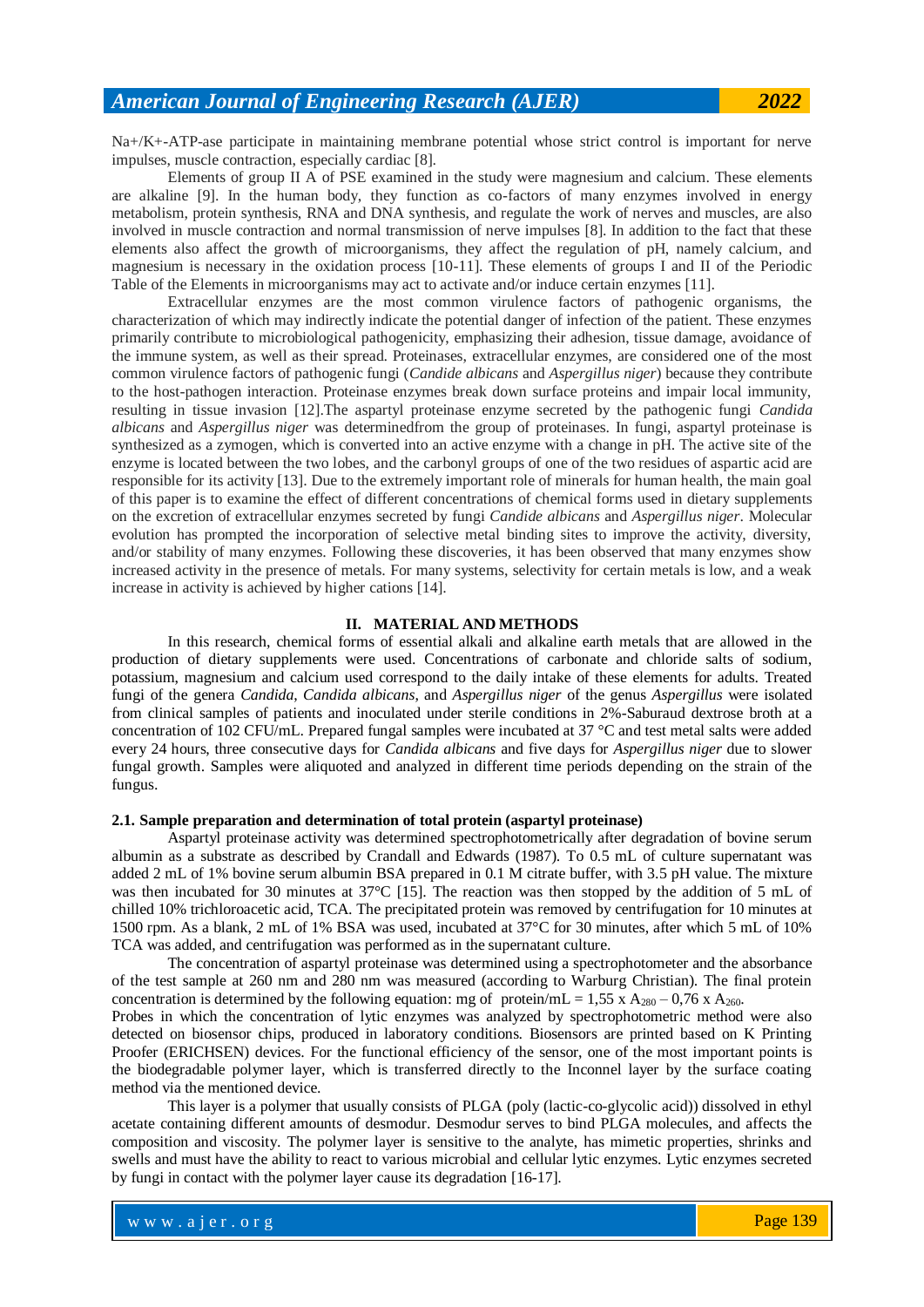### *American Journal of Engineering Research (AJER) 2022*

The process of degradation is irreversible, which results in a certain "signal" on the sensor in the form of irreversible color change [18]. 10 μl of the sample was pipetted to the surface of the biosensor and incubated in an oven for 16 hours at 37 °C. After that, the biosensor was washed with doubly distilled water and then dried under an intense stream of air.

### **III. RESULTS AND DISCUSSION**

Mineral substances of alkali and alkaline earth metals as necessary components of all living organisms in certain concentrations can increase the secretion of lytic enzymes of treated pathogens. Aspartyl proteinase is an enzyme that acts as one of the key determinants of the virulence of *Candida albicans* and *Aspergillus niger* and is also involved in the spread of infections. Our aim was to examine the effect of alkali and alkaline earth metals on the secretion of aspartyl proteinase. IA group metals have small ionic radius that carry a strong positive charge without electron pairs in the valence shell. They have a low affinity for electrons and a strong tendency towards hydration. The strong charge and small ionic radius of the IA group metal give bond characteristics that are more covalent in nature. However, the interaction between the metal and the ligand is based solely on electrostatics and is not technically a "bond". Importantly, ligand and metal exchange rates are very high and allow for rapid kinetics of association and dissociation [14]. Within the IA group Periodic Table of Elements, sodium after lithium has the smallest ionic radius of 0.97 Å where the charge density is 1.05  $q^2/r$ , therefore the free binding energy of the metal to a given ligand is more favorable than other elements of this group, and builds stronger metal-ligand bonds [14][19]. We compared the influence of chemical forms of sodium and potassium allowed in dietary supplements on the excretion of aspartyl protease of treated fungi, and determined which metal has a higher ability to secrete virulent enzyme.

| Table I. Influence of alkaline minerals on aspartyl protease excretion of treated fungi |                           |                               |        |        |                 |        |           |           |  |  |  |  |
|-----------------------------------------------------------------------------------------|---------------------------|-------------------------------|--------|--------|-----------------|--------|-----------|-----------|--|--|--|--|
| Minerals                                                                                | Mineral<br>concentrations | c (aspartyl protease) $mg/mL$ |        |        |                 |        |           |           |  |  |  |  |
|                                                                                         |                           | 0h                            | 8h     | 24h    | 32 <sub>h</sub> | 48h    | 56h       | 72h       |  |  |  |  |
| Na <sub>2</sub> CO <sub>3</sub>                                                         | $0.769$ mg/mL             | 0.1094                        | 0.0806 | 0.1318 | 0.1826          | 0.1449 | 0.0948    | 0.0940    |  |  |  |  |
| $K_2CO_3$                                                                               | $0.923$ mg/mL             | 0.1052                        | 0.0767 | 0.1293 | 0.1451          | 0.1922 | 0.0528    | $-0.0416$ |  |  |  |  |
| <b>NaCl</b>                                                                             | $0.307$ mg/mL             | 0.0622                        | 0.1360 | 0.0988 | 0.1511          | 0.1662 | 0.0906    | 0.1306    |  |  |  |  |
| <b>KCl</b>                                                                              | $0.353$ mg/mL             | 0.0998                        | 0.1173 | 0.1107 | 0.1645          | 0.1924 | $-0.1943$ | 0.0835    |  |  |  |  |
| Candida                                                                                 | $10^2$ CFU/mL             | 0.1050                        | 0.0830 | 0.0864 | 0.1752          | 0.1617 | 0.1741    | 0.0714    |  |  |  |  |
| albicans                                                                                |                           |                               |        |        |                 |        |           |           |  |  |  |  |
| Minerals                                                                                | Mineral                   | 0h                            | 24h    | 48h    | 72h             | 96h    | 120h      |           |  |  |  |  |
|                                                                                         | concentrations            |                               |        |        |                 |        |           |           |  |  |  |  |
| Na <sub>2</sub> CO <sub>3</sub>                                                         | $0.769$ mg/mL             | 0.0264                        | 0.0272 | 0.0424 | 0.1393          | 0.1216 | 0.0615    |           |  |  |  |  |
| $K_2CO_3$                                                                               | $0.476$ mg/mL             | 0.0315                        | 0.1122 | 0.0730 | 0.1870          | 0.0785 | 0.0599    |           |  |  |  |  |
| <b>NaCl</b>                                                                             | $0.769$ mg/mL             | 0.0252                        | 0.0490 | 0.0179 | 0.1540          | 0.0707 | 0.0656    |           |  |  |  |  |
| KCl                                                                                     | $0.476$ mg/mL             | $-0.1386$                     | 0.0218 | 0.0674 | 0.1604          | 0.1497 | 0.0559    |           |  |  |  |  |
| Aspergillus<br>niger                                                                    | $10^2$ CFU/mL             | 0.0096                        | 0.0757 | 0.1058 | 0.1063          | 0.0815 | 0.0923    |           |  |  |  |  |

The most significant values of the obtained results are presented in the Fig. 1.



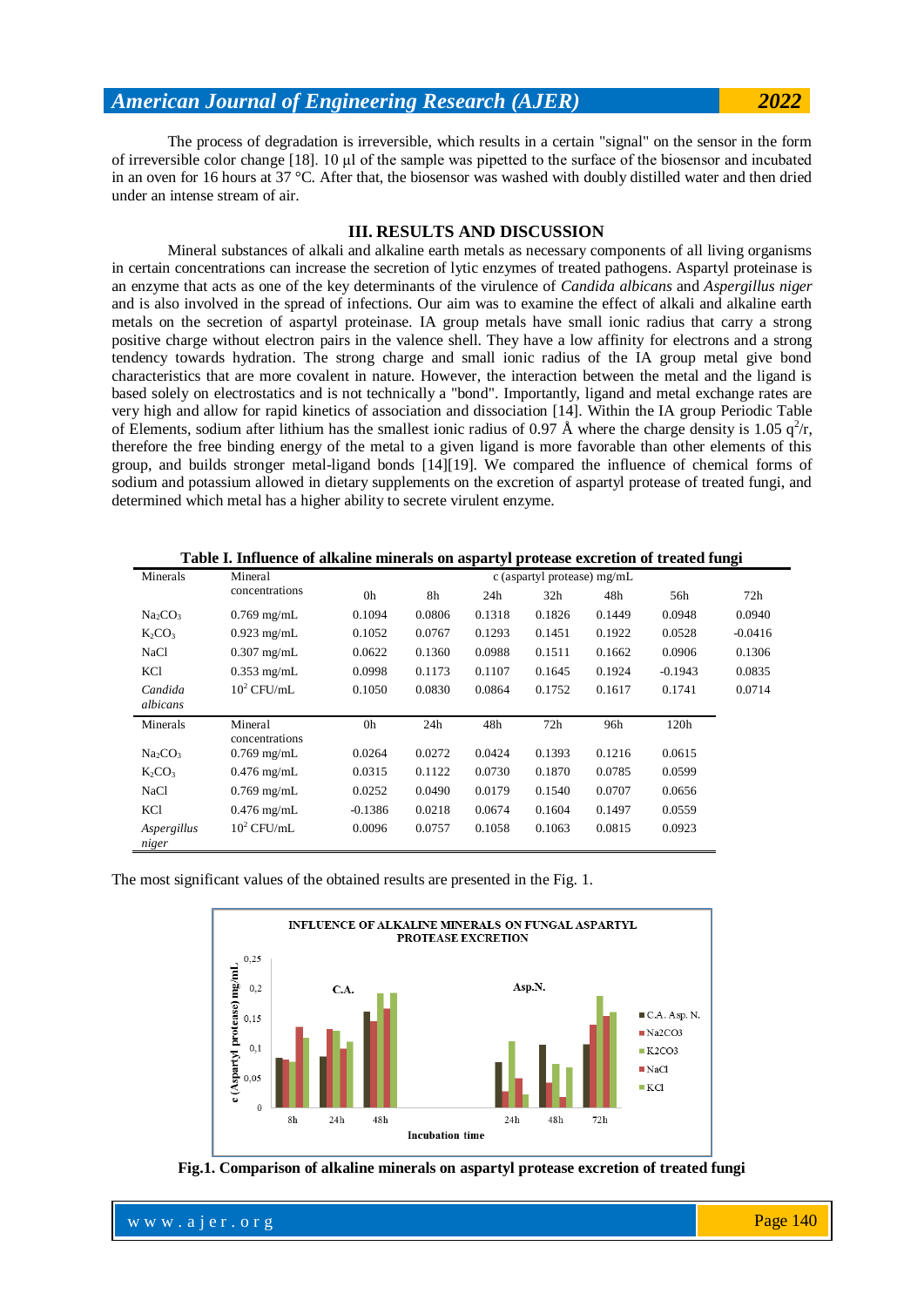On the Fig. 1, we can see that most alkali metal minerals have a stimulating effect on the secretion of aspartyl proteinase, and that the greatest influence on the treated fungi is shown by potassium minerals. Potassium chloride at a concentration of 0.353 mg/mL and potassium carbonate at a higher test concentration of 0.923 mg/mL showed the most significant effect on the secretion of aspartyl proteinases with an increase in enzyme concentrations by 1.18 times over 48 hours in *Candida albicans* compared to the test fungi without added minerals.

 Potassium minerals had a significant effect on the excretion of lytic enzyme in the fungus *Aspergillus niger*, at a concentration of 0.476 mg/mL of potassium carbonate after 72 hours of incubation at 37 °C, the concentration of enzyme increased by 1.75 times, and at the same concentration of potassium chloride slightly less stimulated the secretion of aspartyl protease by 1.5 times, which is again a higher concentration than in the test with sodium compounds. Sodium and potassium have one s-electron on the outer shell, which is why they have small ionization potentials and a fairly large size of their ions, which grow along the group.

 This is explained by the fact that sodium, due to higher charge density and smaller ionic radius, has more favourable free binding energy for a certain ligand, which is why it built stronger metal-ligand bonds, however, potassium builds weaker bonds due to higher ionic radius. It then allows the binding of more ligands to compensate for these weaker metal-ligand interactions [19]. In the proteins  $Na^+$  and  $K^+$  they are virtually always bound to "hard" oxygen ligands rather than nitrogen or sulphur ligands (hard ligands have a more concentrated, less polarizing electron shell), oxygen atoms donated from amino acid side chains, and carbonyl oxygen atoms from the backbone of the water molecule. Negatively charged ligands Asp/Glu leucine aminopeptidase and Asp aspartyl proteinase that form the active site of these enzymes have a favourable charge and charge for a given metal ion [14].

 Significant alkaline earth metals such as calcium and magnesium, and their mineral forms of dietary supplements, were used in the study. Magnesium, an element with a small ionic radius of 0.72  $\AA$  and a high charge density of 6.15  $q^2/r$ , allows it a very favourable free binding energy for a particular ligand, as a result of which it builds strong metal-ligand bonds. The coordination number of magnesium is 2 and 4 [14]. Magnesium ion ligands are usually oxygen atoms, but not nitrogen or sulphur atoms. In proteins, the magnesium ion typically has six oxygen ligands in an octahedral arrangement [14] [20]. In addition to magnesium, the influence of calcium minerals on the excretion of extracellular enzymes of treated pathogens was also researched. Along the group, the ionic radius of calcium increases, so the value of the ionic radius for calcium is slightly higher than that of magnesium, and is 0.99 Å, and the charge density is 4.04  $q^2/r$ , which is why it builds weaker metalligand bonds than magnesium. Calcium has a coordination number of 6 [14]. At the strongest sites of calcium binding on proteins, coordinating oxygen atoms (provided by carboxylates of amino acid residues Asp and Glu and carbonyl polypeptide chain) are located at the tops of the slightly distorted pentagonal bipyramid or octahedron. In the pentagonal bipyramid, five oxygen atoms are located in the equatorial plane at a distance of 2.5 Å from each other [14] [20].

 The obtained results of spectrophotometric measurements in examining the influence of magnesium and calcium minerals on aspartyl proteinase excretion in treated fungi are presented in the Table II. and we compared which of these two minerals has a greater impact on the secretion of aspartyl protease by treated fungi.

| samples of tested fungi |                           |                               |           |        |                 |        |        |        |  |  |  |  |  |
|-------------------------|---------------------------|-------------------------------|-----------|--------|-----------------|--------|--------|--------|--|--|--|--|--|
| Minerals                | Mineral                   | c (aspartyl proteinase) mg/mL |           |        |                 |        |        |        |  |  |  |  |  |
|                         | concentrations            | 0h                            | 8h        | 24h    | 32 <sub>h</sub> | 48h    | 56h    | 72h    |  |  |  |  |  |
| MgCO <sub>3</sub>       | $0.107$ mg/mL             | 0.1107                        | 0.1326    | 0.1327 | 0.1239          | 0.1558 | 0.0215 | 0.0832 |  |  |  |  |  |
| CaCO <sub>3</sub>       | $0.1153$ mg/mL            | 0.1813                        | 0.2108    | 0.2797 | 0.0209          | 0.2298 | 0.0153 | 0.1276 |  |  |  |  |  |
| MgCl <sub>2</sub>       | $0.107$ mg/mL             | 0.1160                        | 0.1367    | 0.1645 | 0.0549          | 0.1657 | 0.0321 | 0.0887 |  |  |  |  |  |
| CaCl <sub>2</sub>       | $0.1153$ mg/mL            | 0.1013                        | 0.0995    | 0.3364 | 0.1266          | 0.2053 | 0.1623 | 0.1241 |  |  |  |  |  |
| Candida<br>albicans     | $10^2$ CFU/mL             | 0.1050                        | 0.0830    | 0.0864 | 0.1752          | 0.1617 | 0.1741 | 0.0714 |  |  |  |  |  |
| Minerals                | Mineral<br>concentrations | 0h                            | 24h       | 48h    | 72h             | 96h    | 120h   |        |  |  |  |  |  |
| MgCO <sub>3</sub>       | $0.0769$ mg/mL            | 0.0117                        | 0.1053    | 0.0392 | 0.1327          | 0.1167 | 0.0601 |        |  |  |  |  |  |
| CaCO <sub>3</sub>       | $0.0769$ mg/mL            | 0.0021                        | $-0.0608$ | 0.1152 | 0.1759          | 0.0012 | 0.0876 |        |  |  |  |  |  |
| MgCl <sub>2</sub>       | $0.107$ mg/mL             | 0.0279                        | 0.0471    | 0.0299 | 0.1373          | 0.0819 | 0.1052 |        |  |  |  |  |  |
| CaCl <sub>2</sub>       | $0.1153$ mg/mL            | 0.0707                        | 0.0923    | 0.1067 | 0.1503          | 0.0815 | 0.0844 |        |  |  |  |  |  |
| Aspergillus<br>niger    | $10^2$ CFU/mL             | 0.0096                        | 0.0757    | 0.1058 | 0.1063          | 0.0815 | 0.0923 |        |  |  |  |  |  |

**Table II. Investigation of the influence of alkaline earth minerals on aspartyl proteinase secretion in samples of tested fungi**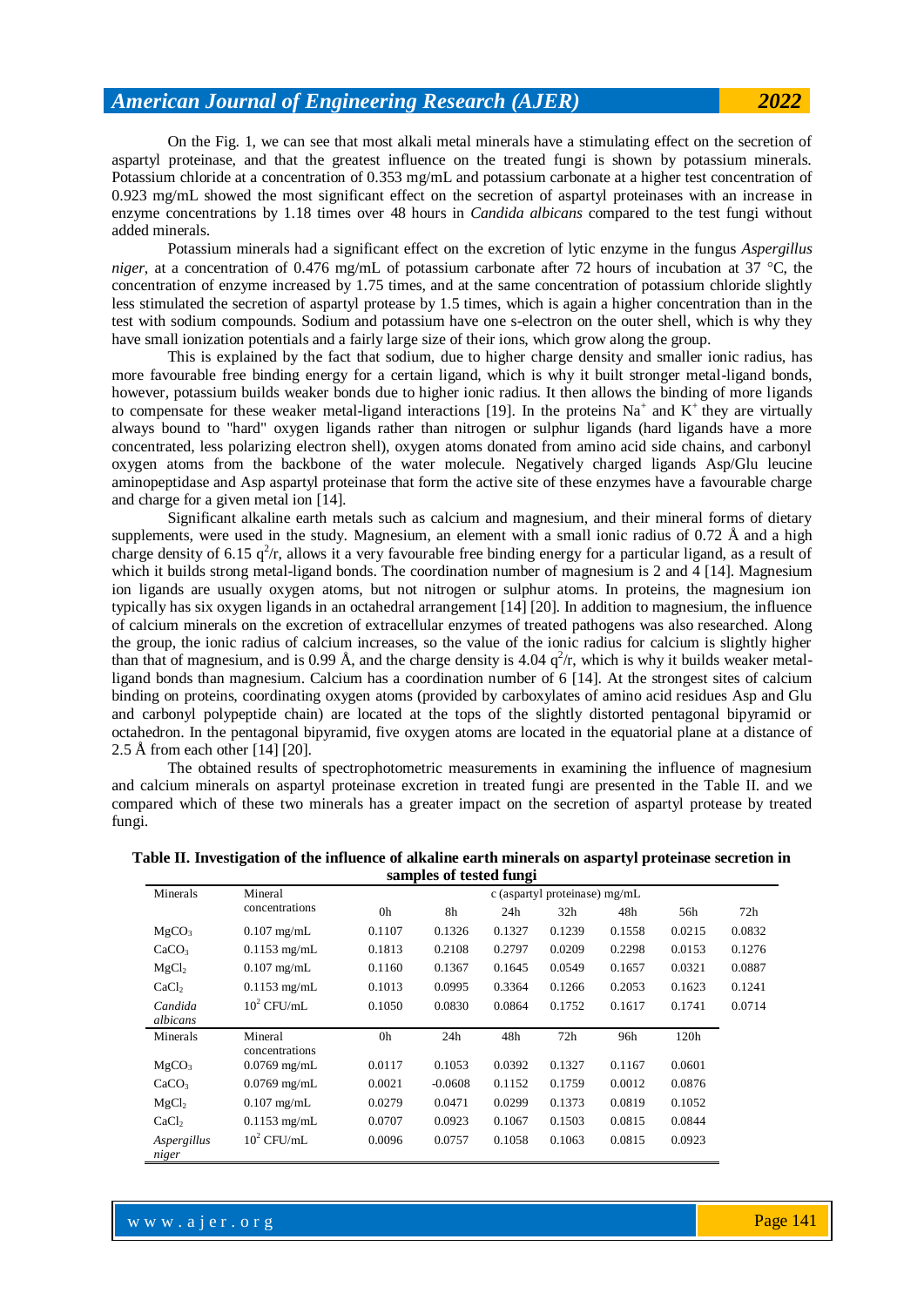The most significant values of the researched alkaline earth minerals on the lytic enzyme excretion of the treated fungi were presented in the growth diagram.



**Fig.2. Comparison of the influence of alkaline earth minerals on the excretion of aspartyl protease by treated fungi**

The alkaline earth minerals magnesium and calcium at the concentrations used showed a stimulating effect on the extraction of aspartyl proteinase in the treated fungi. Calcium minerals, calcium chloride concentration of 0.1153 mg/mL increased the concentration of secreted enzyme by 4.05 times in *Candida albicans*, and in experiments with *Aspergillus niger* the greatest impact on increased enzyme activity showed calcium carbonate concentration of 0.0769 mg/mL with increasing aspartyl proteinase concentrations by 1.75 times.

Magnesium and calcium are characterized by fully filled electron shells  $(2s^2 2p^6 i 3s^2 3p^6)$ ; therefore, they have no preference for the direction of making connections. The atomic radius of  $Mg^{2+}$  is 0.65 Å, while the atomic radius of oxygen is 0.99 Å [6]. For this reason, only six oxygen atoms can be found in the octahedral geometry near  $Mg^{2+}$ . Due to the significantly higher charge density of  $Mg^{2+}$  compared to  $Ca^{2+}$ , the energy of a single Me-O bond appears to be higher for magnesium than for calcium.

Water molecules dissociate from aqueous magnesium complexes significantly more slowly than calcium.  $Mg^{2+}$ binding sites in proteins contain at least one carboxylate ligand that coordinates the  $Mg^{2+}$  ion in a monodentate manner. Because the atomic radius of  $Ca^{2+}$ , is larger, it has a tendency to bind carboxylate binding but lower affinity for water [19] [20]. The larger ionic radius of calcium, gives it a greater ability to bind more ligands to compensate for the weaker metal-ligand interactions [19].

The biggest problem today is opportunistic infection caused by the fungi *Candida albicans* and *Aspergillus niger*. Invasive fungal infections are one of the leading causes of morbidity and mortality in hospitalized patients and the immunocompromised population. Due to the constant increase in the number, severity and complications of these infections, our primary goal was to develop a biosensor chip to demonstrate the specific enzymatic activity of the fungus.

This approach is an additional fast and cost-effective screening instrument for the widespread detection of fungal pathogens in clinical trials, and thus for the identification of invasive fungal infections. The biosensor is based on the local degradation of a specific biolayer by lytic enzymes secreted by fungi, which enables sensitive optical reading. The mechanism of action is based on the fact that the fungi, after adhering to the polymer layer of the sensor, begin to secrete their extracellular enzymes that degrade the polymer layer of the sensor, and which is a prerequisite for the manifestation of the signal, that is, the change of colour on the sensor surface which is visible to the naked eye [21].

From our tests that we presented in the results, we know that the fungi *Candida albicans* and *Aspergillus niger* show the necessary enzymatic activity. The sensor that showed a very good signal for the lytic enzyme of *Candide albicans* is a polymer in composition of 23% PLGA (50:50) with 1% desmodur, 0.5 mg of starch and 2  $\mu$ L of oil dissolved in ethyl acetate. Biosensors with 20% PLGA (50:50), 1% desmodur, glucose, trypton and tributyrine showed a strong signal for the fungus *Aspergillus niger.*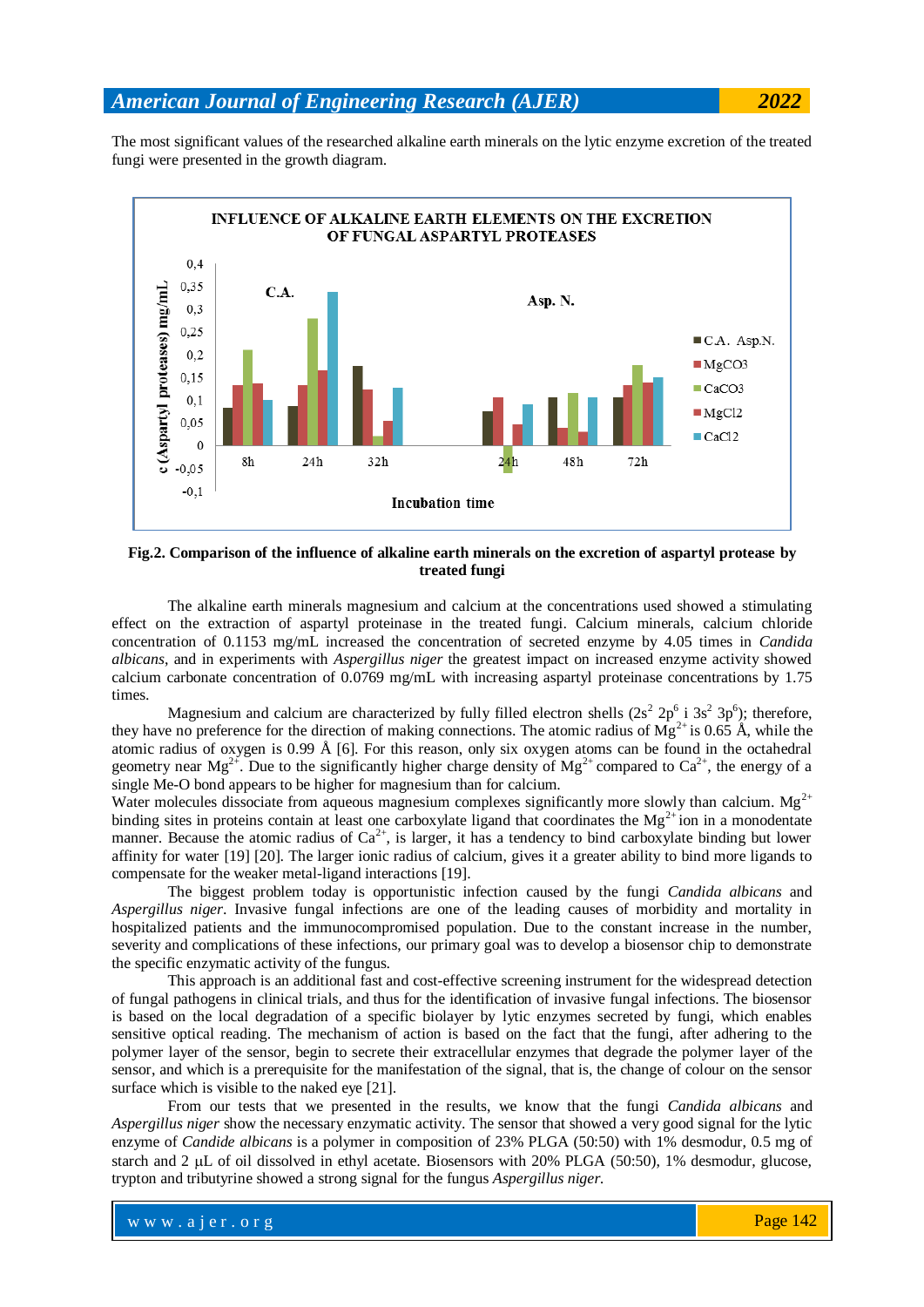The obtained biosensors after application of pathogen samples treated with minerals are shown in the following Fig. 3 and Fig. 4.







**Fig.4. Signal intensity after incubation with samples of** *Aspergilius niger* **and minerals**

Mineral probes with high enzymatic activity of aspartyl proteinase which was spectrophotometrically measured also showed a visible signal of high intensity on the biosensor chip. This finding suggests that certain chemical forms of essential macro elements of groups I and II of the periodic system of elements, which are allowed in the production of dietary supplements, can be used to stimulate metabolic activity of fungal cells and provide a strong signal for biosensor detection.

### **IV. CONCLUSION**

Our goal was to research the influence of certain essential alkaline and alkaline earth minerals on the secretion of the lytic enzyme aspartyl proteinase, as a virulent pathogen factor of the most common invasive fungal infections. The chemical forms of minerals used in the production of dietary supplements, used for a certain period of time showed a stimulating effect on the excretion of extracellular enzymes.

Metals of larger ionic radius such as potassium from group I and calcium from group II PSE build weaker bonds compared to other tested metals, allowing more ligands to bind to compensate for these weaker metal-ligand interactions. Higher binding to ligands increases the activity of virulence factors, i.e. the excretion of the analysed extracellular enzymes.

The enzyme activity of the treated fungi was detected by biosensor chips, and a strong detection signal was visible to the naked eye, a change in the colour of the biosensor, which is the result of degradation of the polymer layer of the biosensor due to the lytic enzymes. The signal on the biosensors was product of mineral probes that also showed an increased amount of aspartyl proteinase activity which was possible to measure using spectrophotometric method. The presented biosensors enabled a fast and cheap way of detecting the tested fungal pathogens.

#### **REFERENCES**

- [1]. Mertz, W.: The essential trace elements, *Science*, *213(4514)*, 1332–1338 (1981).
- [2]. Hays, V. W., Swenson, M. J. :Minerals and bones. In: Dukes' physiology of domestic animals (10th Ed.), 449-466. London: Cornell Univeriy Press (1985).
- [3]. Özcan, M. : Mineral contents of some plants used as condiments in Turkey, *Food Chemistry*, *84(3)*, 437–440 (2004).